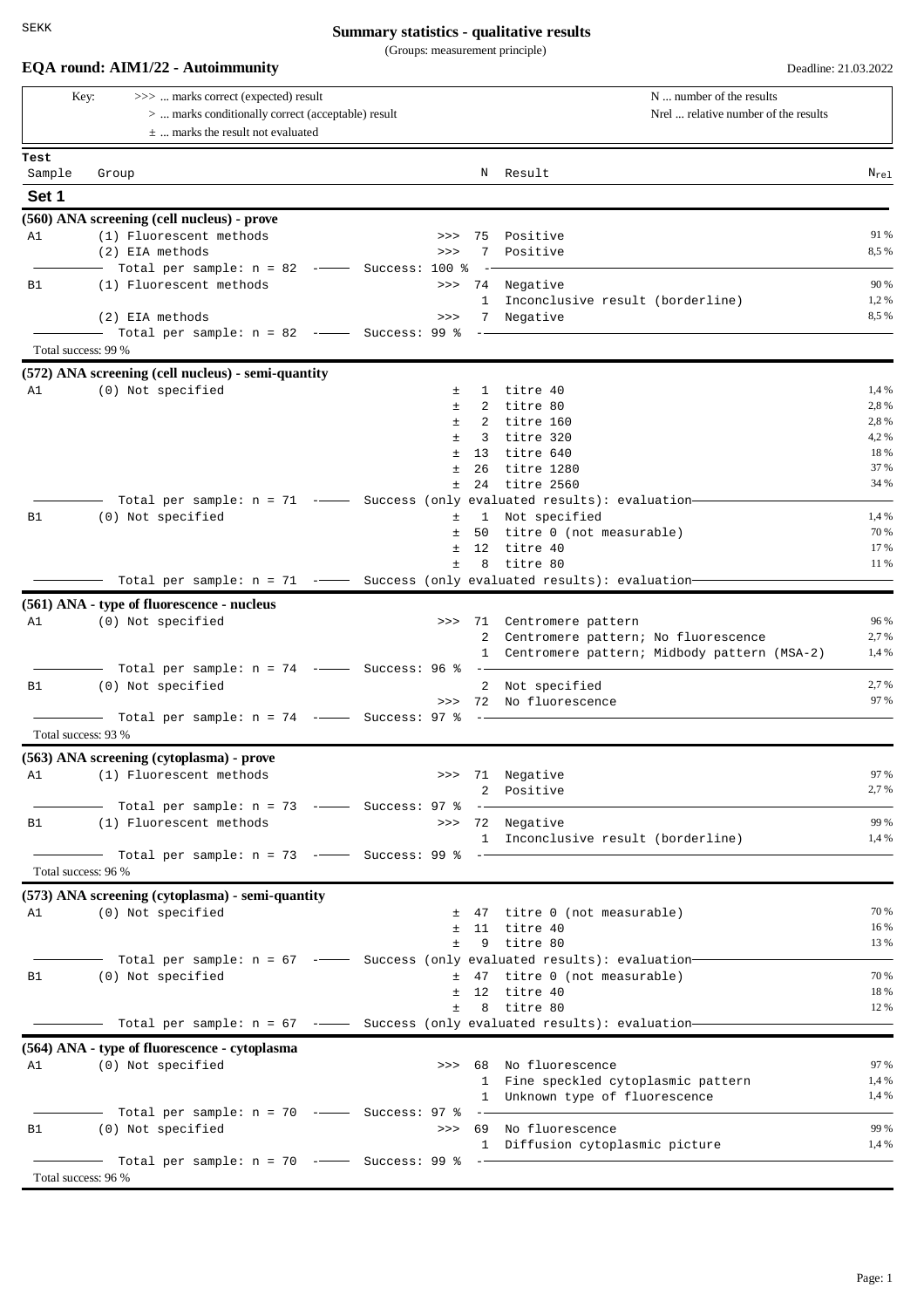(Groups: measurement principle)

# **EQA round: AIM1/22 - Autoimmunity** Deadline: 21.03.2022

| Test           |                                                                                    |                |                 |                                              |                             |
|----------------|------------------------------------------------------------------------------------|----------------|-----------------|----------------------------------------------|-----------------------------|
| Sample         | Group                                                                              |                | N               | Result                                       | $\texttt{N}_{\texttt{rel}}$ |
| Set 2          |                                                                                    |                |                 |                                              |                             |
|                | (565) ANCA imunofluorescence - prove                                               |                |                 |                                              |                             |
| A <sub>2</sub> | (0) Not specified                                                                  | >>             | 1               | Positive                                     | 1,6 %                       |
|                | (1) Fluorescent met. (ethanol)                                                     | >>             | 50              | Positive                                     | 78 %                        |
|                | (2) Fluorescent met. (formalin)                                                    | >>             | 6               | Positive                                     | 9,4 %                       |
|                | (99) Another measurement principle                                                 | >>             | 7               | Positive                                     | 11 %                        |
|                | Total per sample: $n = 64$ -- Success: 100 %                                       |                |                 |                                              |                             |
| B <sub>2</sub> | (0) Not specified                                                                  | >>             | $\mathbf{1}$    | Negative                                     | 1,6 %                       |
|                | (1) Fluorescent met. (ethanol)                                                     | $>>>$          | 50              | Negative                                     | 78 %                        |
|                | (2) Fluorescent met. (formalin)                                                    | >>             | 6               | Negative                                     | 9,4 %                       |
|                | (99) Another measurement principle<br>Total per sample: $n = 64$ -- Success: 100 % | $>>>$          | 7               | Negative                                     | 11 %                        |
|                | Total success: 100 %                                                               |                |                 |                                              |                             |
|                |                                                                                    |                |                 |                                              |                             |
|                | $(574)$ ANCA IF (ethanol) - semi-quantity                                          |                |                 |                                              |                             |
| A2             | (0) Not specified                                                                  | ±.<br>$\pm$    | 7               | 4 titre 20<br>titre 80                       | 7,5 %<br>13 %               |
|                |                                                                                    | $\pm$          | 17              | titre 160                                    | 32 %                        |
|                |                                                                                    | $\pm$          | 14              | titre 320                                    | 26 %                        |
|                |                                                                                    | $\pm$          | 10 <sup>°</sup> | titre 640                                    | 19 %                        |
|                |                                                                                    | Ŧ.             |                 | 1 titre 1280                                 | 1,9%                        |
|                | Total per sample: n = 53 -- Success (only evaluated results): evaluation-          |                |                 |                                              |                             |
| B2             | (0) Not specified                                                                  | $\pm$          |                 | 41 titre 0 (not measurable)                  | 77 %                        |
|                |                                                                                    | ±.             |                 | 12 titre 20                                  | 23 %                        |
|                | Total per sample: $n = 53$ - Success (only evaluated results): evaluation-         |                |                 |                                              |                             |
|                | (578) ANCA IF (formalin) - semi-quantity                                           |                |                 |                                              |                             |
| A <sub>2</sub> | (0) Not specified                                                                  | ±.             |                 | 1 Not specified                              | 2,0 %                       |
|                |                                                                                    | $\pm$          | 3               | titre 20                                     | 5,9%                        |
|                |                                                                                    | $\pm$<br>$\pm$ | 3               | titre 80                                     | 5,9%<br>22 %                |
|                |                                                                                    | $\pm$          | 23              | 11 titre 160<br>titre 320                    | 45 %                        |
|                |                                                                                    | Ŧ.             | 8               | titre 640                                    | 16 %                        |
|                |                                                                                    | $\pm$          | 2               | titre 1280                                   | 3,9%                        |
|                | Total per sample: n = 51 -- Success (only evaluated results): evaluation-          |                |                 |                                              |                             |
| B <sub>2</sub> | (0) Not specified                                                                  | ±              |                 | 40 titre 0 (not measurable)                  | 78 %                        |
|                |                                                                                    | $\pm$          | 11              | titre 20                                     | 22 %                        |
|                | Total per sample: $n = 51$ - Success (only evaluated results): evaluation-         |                |                 |                                              |                             |
|                | (566) ANCA - type of fluorescence                                                  |                |                 |                                              |                             |
| A2             | (0) Not specified                                                                  |                |                 | >>> 62 Cytoplasmic granular fluorescence     | 100 %                       |
|                | Total per sample: $n = 62$ -- Success: 100 %                                       |                |                 |                                              |                             |
| В2             | (0) Not specified                                                                  |                |                 | >>> 62 No fluorescence                       | 100 %                       |
|                | Total per sample: $n = 62$ -- Success: 100 %<br>Total success: 100 %               |                |                 |                                              |                             |
|                |                                                                                    |                |                 |                                              |                             |
|                | (569) anti-myeloperoxidase                                                         |                |                 |                                              |                             |
| A2             | (1) Fluorescent methods                                                            | >>             | $\mathbf{1}$    | Negative                                     | 1,4 %                       |
|                | (2) EIA methods                                                                    | >>             | 52              | Negative                                     | 71 %                        |
|                | $(5)$ LIA, ILMA                                                                    | >>><br>>>      | 9<br>9          | Negative                                     | 12 %<br>12 %                |
|                | (6) Immunoblotting<br>(99) Another measurement principle                           | >>             | 2               | Negative<br>Negative                         | 2,7 %                       |
|                | Total per sample: $n = 73$ -- Success: 100 %                                       |                |                 |                                              |                             |
| B2             | (1) Fluorescent methods                                                            | >>             | $\mathbf{1}$    | Negative                                     | 1,4 %                       |
|                | (2) EIA methods                                                                    | >>             | 52              | Negative                                     | 71 %                        |
|                | $(5)$ LIA, ILMA                                                                    | >>             | 9               | Negative                                     | 12 %                        |
|                | (6) Immunoblotting                                                                 | >>             | 9               | Negative                                     | 12 %                        |
|                | (99) Another measurement principle                                                 | >>             | 2               | Negative                                     | 2,7%                        |
|                | Total per sample: $n = 73$ -- Success: 100 %                                       |                |                 |                                              |                             |
|                | Total success: 100 %                                                               |                |                 |                                              |                             |
|                | $(570)$ anti-proteinase III                                                        |                |                 |                                              |                             |
| A2             | (1) Fluorescent methods                                                            | >>             | 1               | Positive                                     | 1,4 %                       |
|                | (2) EIA methods                                                                    |                | $\mathbf{1}$    | Negative                                     | 1,4 %                       |
|                |                                                                                    | >>             |                 | 51 Positive                                  | 70 %                        |
|                | $(5)$ LIA, ILMA                                                                    | >>             | 9               | Positive                                     | 12 %                        |
|                | (6) Immunoblotting                                                                 | >>             | 8               | Inconclusive result (borderline)<br>Positive | 1,4 %<br>11 %               |
|                | (99) Another measurement principle                                                 | >>             | 2               | Positive                                     | 2,7 %                       |
|                | Total per sample: $n = 73$ -- Success: 97 %                                        |                |                 |                                              |                             |
| <b>B2</b>      | (1) Fluorescent methods                                                            | >>             |                 | 1 Negative                                   | 1,4 %                       |
|                | (2) EIA methods                                                                    | >>             |                 | 52 Negative                                  | 71 %                        |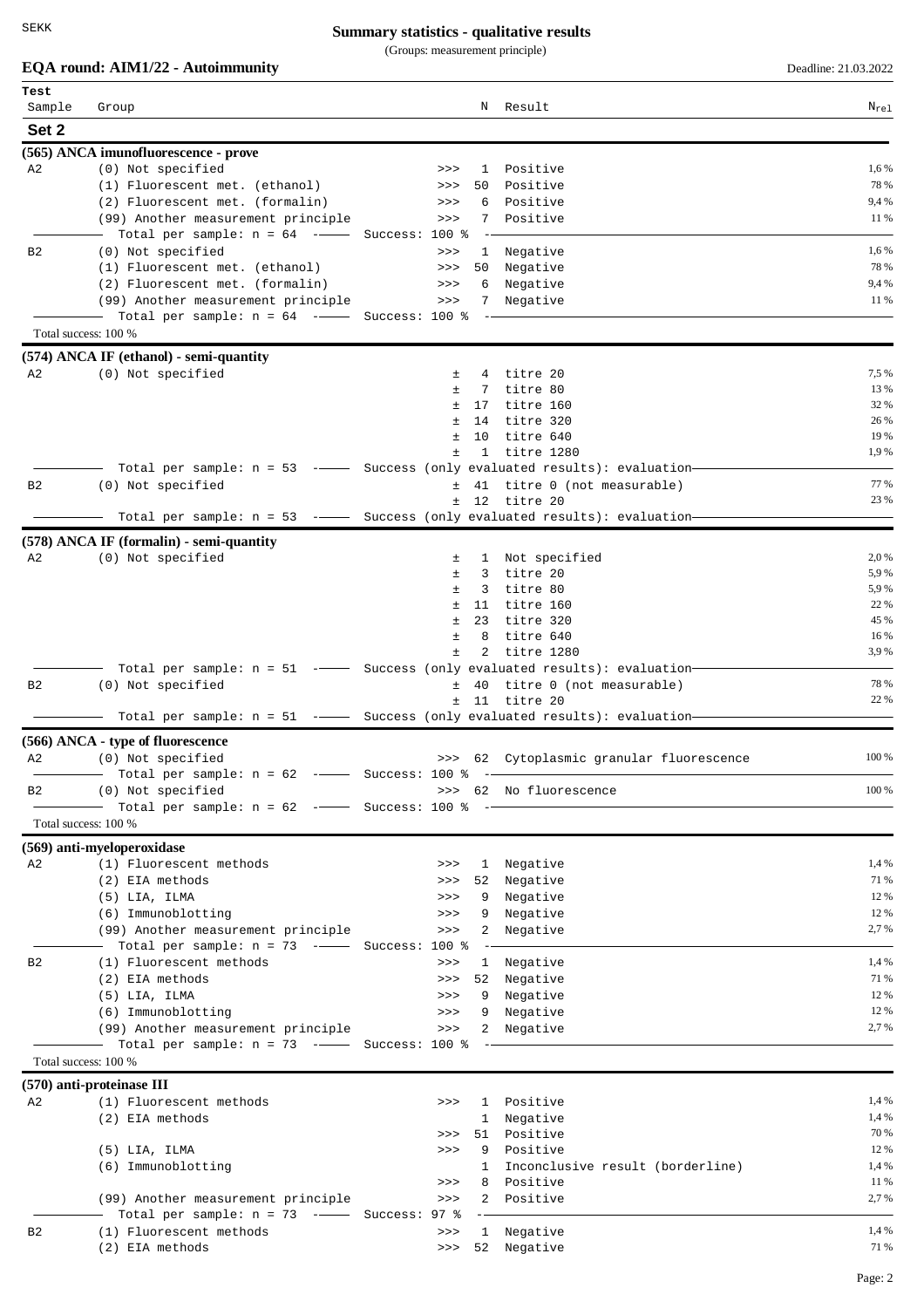(Groups: measurement principle)

#### **EQA round: AIM1/22 - Autoimmunity** Deadline: 21.03.2022

| Test                |                                                |     |   |             |           |
|---------------------|------------------------------------------------|-----|---|-------------|-----------|
| Sample              | Group                                          |     |   | N Result    | $N_{re1}$ |
| B <sub>2</sub>      | $(5)$ LIA, ILMA                                | >>  | 9 | Negative    | 12 %      |
|                     | (6) Immunoblotting                             | >>> |   | 9 Negative  | 12 %      |
|                     | (99) Another measurement principle             | >>  |   | 2 Negative  | 2,7 %     |
|                     | Total per sample: $n = 73$ -- Success: 100 % - |     |   |             |           |
| Total success: 97 % |                                                |     |   |             |           |
| Set 3               |                                                |     |   |             |           |
|                     | (580) Anti-ENA/SS-A/Ro-60                      |     |   |             |           |
| A <sub>3</sub>      | (2) EIA methods                                | >>  |   | 30 Positive | 38 %      |
|                     | $(5)$ $TTA$ $TTMA$                             |     |   |             | 38%       |

|                | $(5)$ LIA, ILMA                              | >>> | 3              | Positive    | 3,8%  |
|----------------|----------------------------------------------|-----|----------------|-------------|-------|
|                | (6) Immunoblotting                           | >>  | 45             | Positive    | 56 %  |
|                | (99) Another measurement principle           |     | $\mathbf{1}$   | Negative    | 1,3%  |
|                |                                              | >>  | 1              | Positive    | 1,3%  |
|                | Total per sample: $n = 80$ -- Success: 99 %  |     |                |             |       |
| B <sub>3</sub> | (2) EIA methods                              | >>  | 30             | Negative    | 38 %  |
|                | $(5)$ LIA, ILMA                              | >>  | 3              | Negative    | 3,8%  |
|                | (6) Immunoblotting                           | >>  | 45             | Negative    | 56 %  |
|                | (99) Another measurement principle           | >>  | $\mathbf{1}$   | Negative    | 1,3%  |
|                |                                              |     |                | 1 Positive  | 1,3%  |
|                | Total per sample: $n = 80$ -- Success: 99 %  |     |                |             |       |
|                | Total success: 99 %                          |     |                |             |       |
|                | (581) Anti-ENA/SS-B/La                       |     |                |             |       |
| A3             | (2) EIA methods                              | >>  |                | 30 Positive | 38 %  |
|                | $(5)$ LIA, ILMA                              | >>  | 3              | Positive    | 3,8%  |
|                | (6) Immunoblotting                           | >>  | 45             | Positive    | 56 %  |
|                | (99) Another measurement principle           | >>  |                | 2 Positive  | 2,5 % |
|                | Total per sample: $n = 80$ -- Success: 100 % |     |                |             |       |
| B3             | (2) EIA methods                              | >>  |                | 30 Negative | 38 %  |
|                | $(5)$ LIA, ILMA                              | >>  | 3              | Negative    | 3,8%  |
|                | (6) Immunoblotting                           | >>  | 45             | Negative    | 56 %  |
|                | (99) Another measurement principle           | >>  | $\mathbf{1}$   | Negative    | 1,3%  |
|                |                                              |     | 1              | Positive    | 1,3%  |
|                | Total per sample: $n = 80$ -- Success: 99 %  |     |                |             |       |
|                | Total success: 99 %                          |     |                |             |       |
|                | $(582)$ Anti-ENA/Scl-70                      |     |                |             |       |
| A3             | (2) EIA methods                              | >>> |                | 29 Negative | 37 %  |
|                | $(5)$ LIA, ILMA                              | >>  | $\overline{3}$ | Negative    | 3,8%  |
|                | (6) Immunoblotting                           | >>  | 45             | Negative    | 57 %  |
|                | (99) Another measurement principle           | >>  | 2              | Negative    | 2,5 % |
|                | Total per sample: $n = 79$ -- Success: 100 % |     |                |             |       |
| B <sub>3</sub> | (2) EIA methods                              | >>  | 29             | Negative    | 37 %  |
|                | (5) LIA, ILMA                                | >>  | 3              | Negative    | 3,8%  |
|                | (6) Immunoblotting                           | >>  | 45             | Negative    | 57 %  |
|                | (99) Another measurement principle           | >>  | $\mathbf{1}$   | Negative    | 1,3%  |
|                |                                              |     | $\mathbf{1}$   | Positive    | 1,3%  |
|                | Total per sample: $n = 79$ -- Success: 99 %  |     |                |             |       |
|                | Total success: 99 %                          |     |                |             |       |

**(583) Anti-ENA/RNP**

| A3             | (2) EIA methods                                | >>> | 30 Negative     | 38 %  |
|----------------|------------------------------------------------|-----|-----------------|-------|
|                | (5) LIA, ILMA                                  |     | >>> 4 Negative  | 5,0%  |
|                | (6) Immunoblotting                             |     | >>> 44 Negative | 55 %  |
|                | (99) Another measurement principle             |     | >>> 2 Negative  | 2.5 % |
|                | Total per sample: $n = 80$ -- Success: 100 % - |     |                 |       |
| B <sub>3</sub> | (2) EIA methods                                | >>> | 30 Negative     | 38 %  |
|                | (5) LIA, ILMA                                  |     | >>> 4 Negative  | 5,0%  |
|                | (6) Immunoblotting                             |     | >>> 44 Negative | 55 %  |
|                | (99) Another measurement principle             |     | >>> 2 Negative  | 2.5 % |
|                | Total per sample: $n = 80$ --- Success: 100 %  |     |                 |       |

Total success: 100 % **(584) Anti-ENA/Jo-1**

| (504) AIIU-ENA/J0-1 |                                                  |     |                 |       |
|---------------------|--------------------------------------------------|-----|-----------------|-------|
| A3                  | (2) EIA methods                                  | >>> | 30 Negative     | 38 %  |
|                     | (5) LIA, ILMA                                    |     | >>> 4 Negative  | 5,0 % |
|                     | (6) Immunoblotting                               |     | >>> 44 Negative | 55 %  |
|                     | (99) Another measurement principle               |     | >>> 2 Negative  | 2.5 % |
|                     | Total per sample: $n = 80$ --- Success: 100 % -- |     |                 |       |
| B <sub>3</sub>      | (2) EIA methods                                  | >>  | 30 Negative     | 38 %  |
|                     | (5) LIA, ILMA                                    |     | >>> 4 Negative  | 5,0 % |
|                     |                                                  |     |                 |       |